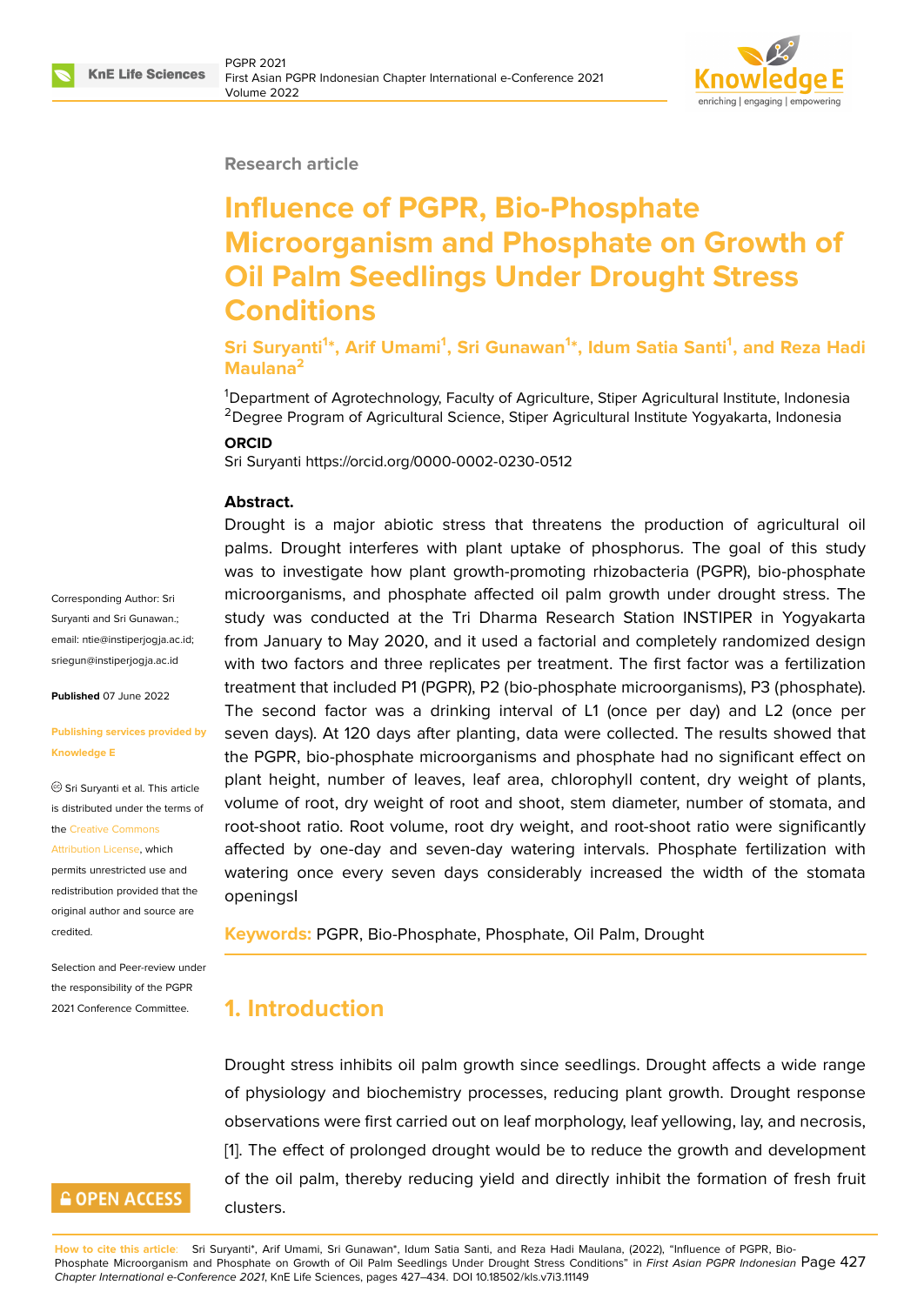In the seeds there is a limit on dry stress conditions so as to reduce P translocation and P accumulation.. Phosphorus (P) fertilization increases moisture stress tolerance in many plants. PGPR biocontrol, bio-fertilization and biostimulation action mechanisms. Increasing phosphate solubilization, secretion of plant hormones (gibberellins, cytokinins, indole acetic acid and ethylene) as well as biological nitrogen fixation needed for growth and adaptation in stressful environments can be done by applying PGPR inoculant soil to seeds, [2]. application of dried oil palm leaves, rachis and inoculation of Bacillus sphaericus increased the N content in the media and significantly affected growth. application of organic N fertilizer and land inoculated with B gave good impact and yields in the young [oil](#page-6-0) palm planting phase. then sphaericus UPMB-10 was able to replace the use of inorganic N fertilizer in the early phase of oil palm cultivation, [3] .In wheat, PGPR isolates showed a significant increase in root ramification and Bacillus sp. Root length increased relative to control. Root length, number of tips, and root area on control variables were significantly affected by PGPR isolate, [4]. administration [of](#page-6-1) 20 g L-1 biophosphate was able to increase the weight of 100 grains of lower quality rice, which was 11.4% greater than without biophosphate administration. then the availability of N, P, K in Ultisol soil is influenced by the application of biop[ho](#page-6-2)sphate. Furthermore, the length of the roots of paddy rice with the respective values being 36.8% and 13.3% was also influenced by the application of biophosphate 20 g L-1 and 10 g L-1. so that the application of biophosphate almost completely gives a good impact on growth, [5]. The purpose of this study was to evaluate the effect of rhizobacterium promoter plant growth (PGPR), from bio-phosphate and phosphate fertilization in overcoming the water deficit in oil palm seedlings.

## **2. Methodology**

The research was conducted at the Tri dharma research station INSTIPER, at an altitude of 118 meters above sea level from January to May 2020. The materials used are main nursery of oil palm seedlings, regosol soil, fertilizer N, P, K, PGPR, SP18 and biophoshate. PGPR source inoculum was made from bamboo and *Mimosa pudica* rhizosphere (including their roots) as a source of Rhizobacteria inoculum. The cultivation condition was 27 oC in a sterilized growth medium. Two genera of bacteria were identified base on their morphological colony, namely Bacillus (5,6 x 106 CFU/ml) and Pseudomonas (5,1 x 107 CFU/ml). Total plate count was used for estimating microbes numbers. Biophosfat contains Pseudomonas and Aspergilus.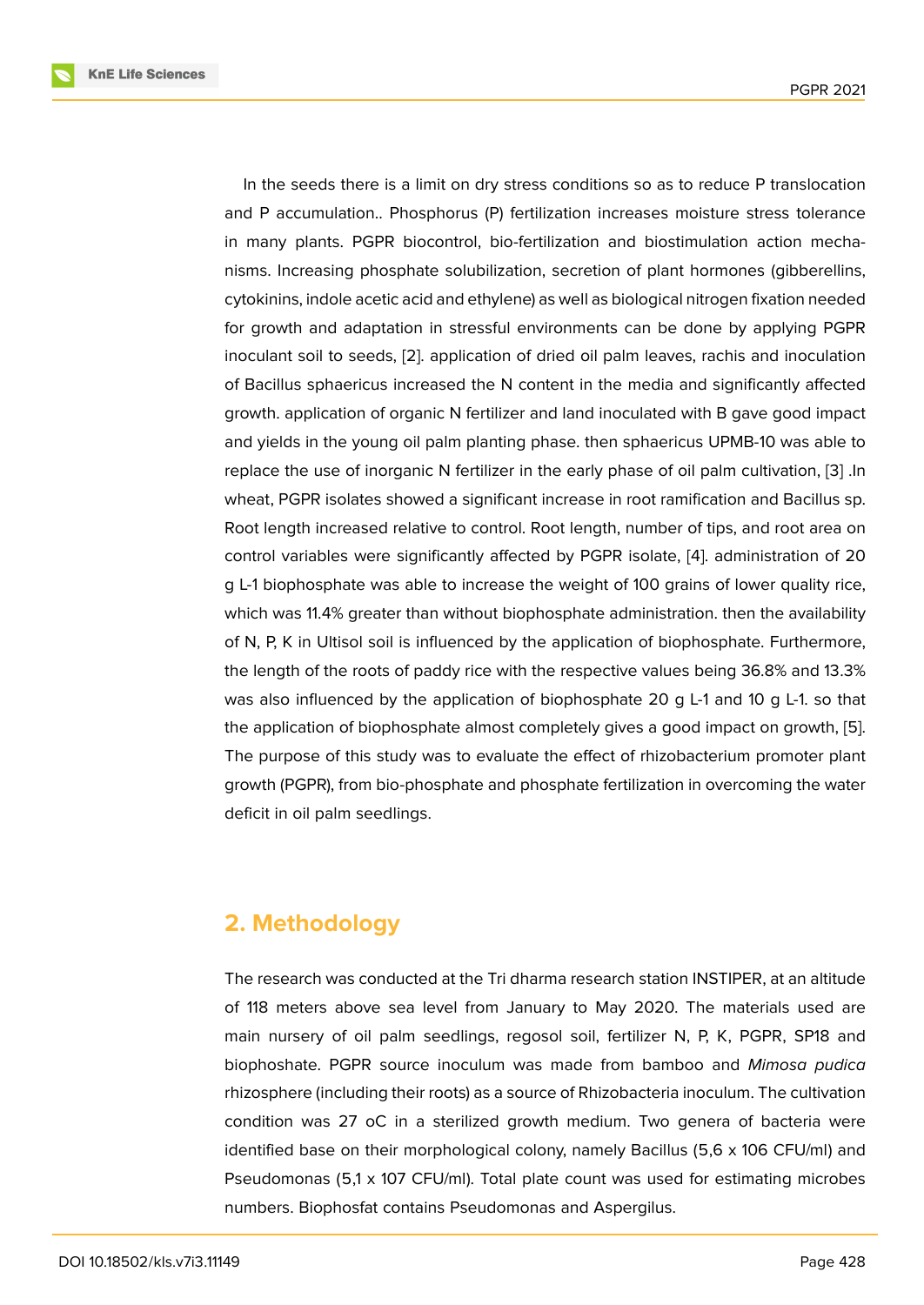The factorial experiment was conducted entirely randomly with two factors and three repeats. The first factor was fertilization treatment: P1 (PGPR), P2 (bio phosphate microorganisms), P3 (phosphate). The second factor is the treatment of L1 (once a day) and L2 (once in 7 days) watering intervals. Plant height, number of leaves, leaf surface, chlorophyll content, plant dry weight, root volume, root and stem dry weight, stem diameter, number of stomata, stomata opening width and root-stem relationship were measured in this study.

## **3. Result and Discussion**

The results showed that PGPR, biophosphate and phosphate microorganisms had no significant effect on the parameters of increasing plant height, number of leaves, leaf area, chlorophyll content, plant dry weight, root volume, root dry weight, stem dry weight, stem diameter. addition, number of stomata and ratio of roots to shoots. (Table 1).

PGPR inoculation in terms of leaf area under well-water and drought stress conditions, indicating that PGPR plants may produce more carbohydrates than non PGPR plants regardless of water levels. These effects could be proved by increasing above ground biomass, [6]. In this study, basic fertilizers such as N (urea), P (SP36), K (KCL) to provide the nutrients for plants until PGPR and bio phosphate microorganisms able to provide nutrients for the plants. PGPR at the beginning of colonization is parasitic so it has not provided [nu](#page-6-3)trients for plants. PGPR need carbohydrates and root exudate for cell growth and division, as a result of which there is competition for nutrients in the rizhosfer region between plants and microbes.

Biophosphate is known to dissolve phosphate that is not available in the soil in a form that is easily absorbed by plants to promote plant growth. Phosphate solubilizing microbes combined with NPK increased plant height and weight of oil palm seed biomass. Therefore, the application of PGPR, biophosphate and P fertilizers gave the same effect on increasing the size of seedling height, number of plant leaves, leaf area, leaf chlorophyll content, seedling dry weight, seedling root volume, seedling root dry weight, shoot dry weight, increase in stem diameter, number of stomata, and root shoot ratio, [7]-[8].

Optimum irrigation is very important for hybrid oil palm (*Elaeis guineensis* Jacq.). In general, overwatering of nursery stock may cause a loss of growth. The oil palm stock [w](#page-6-4)a[s](#page-6-5) susceptible to a severe moisture deficiency (6-13% CFC). The wilting point of the nursery oil palm was defined as 20% CFC, under which the plants recovered by spraying, [9]. Significant differences in have been found volume of root, seedling root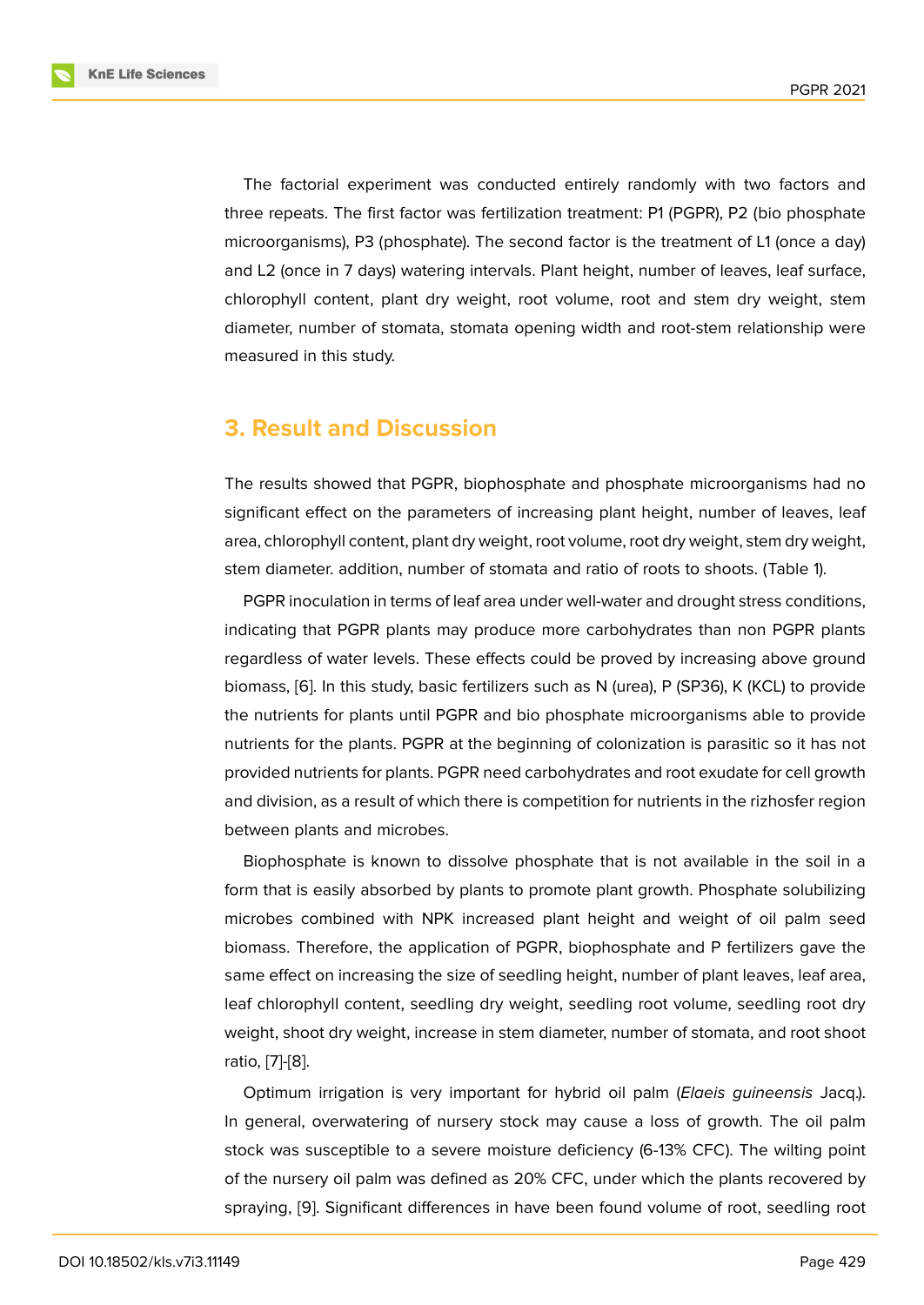Table 1: Varians analysis of PGPR, bio phosphate microorganisms, and phosphate fertilizer on addition of plant height (cm), number of leaves (unit), leaf area (cm2), chlorophyll content (mg/g tissue), dry weight of plant (g), volume of root (cm<sup>3</sup>), dry weight of root (g), dry weight of shoot (g), diameter of stem (cm), number of stomata /  $mm^2$ , and ratio of root – shoot.

| Parameters                          | Fertilizer  |                       |                          |  |
|-------------------------------------|-------------|-----------------------|--------------------------|--|
|                                     | <b>PGPR</b> | Bio<br>Microorganisms | <b>Phosfate Phosfate</b> |  |
| Plant height (cm)                   | 59,4 p      | 56,7 p                | 56,3 p                   |  |
| Number of leaves (unit)             | 6,4 p       | 5,5 p                 | 6,0 p                    |  |
| Leaf area (cm <sup>3</sup> )        | 4591,86 p   | 4578,79 p             | 4263,34 p                |  |
| Chlorophyll content (mg/g tissue)   | 48,380 p    | 42,290 p              | 46,280 p                 |  |
| Dry weight of plant (q)             | 141,55 p    | 143,05 p              | 130,79 p                 |  |
| Volume of root (cm <sup>3</sup> )   | 151 p       | 148 p                 | 147 p                    |  |
| Dry weight of root (g)              | 22,20 p     | 20,70 p               | 19,60 p                  |  |
| Dry weight of shoot (q)             | 119,35 p    | 122,37 p              | 111,19 p                 |  |
| Diameter of stem (cm)               | 3,97 p      | 3,89 p                | 3,72 p                   |  |
| Number of stomata / mm <sup>2</sup> | 71,50 p     | 70,8 p                | 74,7 p                   |  |
| Ratio of root-shoot                 | 0,19 p      | 0,17 p                | 0,17 p                   |  |

Note: The numbers in columns followed by the same letters indicate not significant based on the DMRT test ( $α=0.05$ ).

dry weight, and root-shoot ratio among watering interval treatments, full-irrigation (once days watering interval) and once-in- 7-days withholding irrigation (20% SWC) (Table 2). An increased volume of root can increased dry weight of root (Figure 2.) and thus root growth increased root-shoot ratio in oil palm seedlings (Figure ??.).

Table 2: Varians analysis of watering interval treatment on addition of plant height (cm), number of leaves (unit), leaf area (cm2), chlorophyll content (mg/g tissue), dry weight of plant (g), volu[me](#page-5-0) of root (cm<sup>3</sup>), dry weight of root (g), dry weight of shoot (g), diameter of stem (cm), number of stomata /  $mm<sup>2</sup>$ , and ratio of root – shoot.

| <b>Parameters</b>                   | Watering   |                    |  |
|-------------------------------------|------------|--------------------|--|
|                                     | Once a day | Once - in - 7 days |  |
| Plant height (cm)                   | 60,93 a    | 54 a               |  |
| Number of leaves (unit)             | 6.2a       | 5,73 a             |  |
| Leaf area (cm <sup>3</sup> )        | 5020,93 a  | 3935,06 a          |  |
| Chlorophyll content (mg/g tissue)   | 43,400 a   | 47,900 a           |  |
| Dry weight of plant (g)             | 158,34 a   | 118,58 a           |  |
| Volume of root (cm <sup>3</sup> )   | 178 a      | 119,33 b           |  |
| Dry weight of root (g)              | 25,59 a    | 16,06 b            |  |
| Dry weight of shoot (g)             | 132,75 a   | 102,51 a           |  |
| Diameter of stem (cm)               | 4,1 a      | 3,62 a             |  |
| Number of stomata / mm <sup>2</sup> | 69,53 a    | 75,13 a            |  |
| Ratio of root-shoot                 | 0,20a      | 0,16 b             |  |

Note: The numbers in columns followed by the same letters indicate not significant based on the DMRT test ( $\alpha$ =0.05)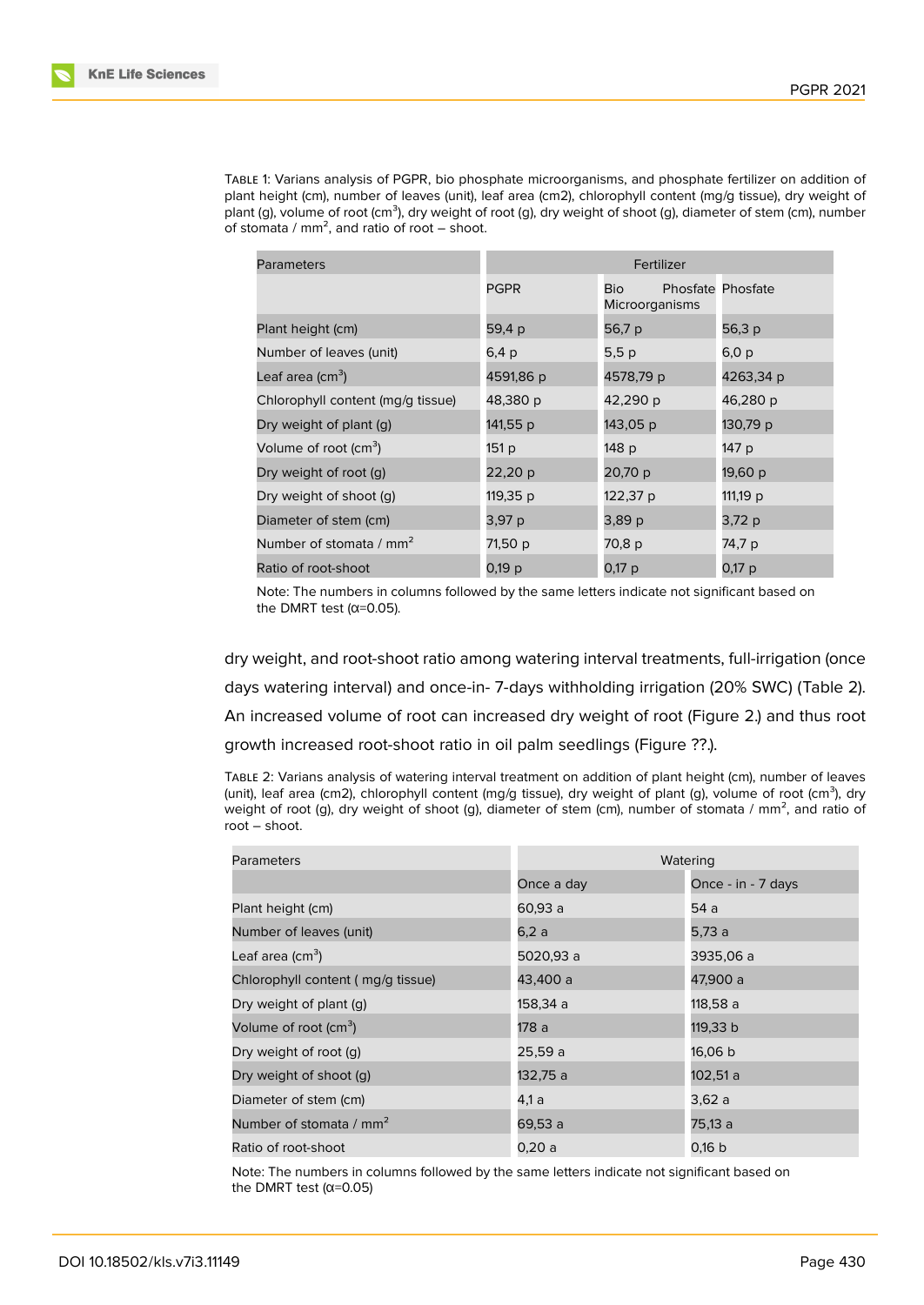



Figure 1: Relationship between volume of root and dry weight of root.

Table 3: The effect of PGPR, biophosphate microorganisms, and phosphate fertilizer and watering interval treatment on width of stomata opening.

| Perlakuan              | <b>PGPR</b> | <b>Biophosfat</b> | Phosphat  | Rerata |
|------------------------|-------------|-------------------|-----------|--------|
| Once a days            | 4.0920 a    | 3.7420 ab         | 3.2540 ab | 3.7047 |
| Once $-$ in $-$ 7 days | 3,7680 ab   | 2,6640 b          | 4.2790 a  | 3.5520 |
| Rerata                 | 3,9170      | 3,2060            | 3,7620    |        |

Note: The numbers in rows and columns followed by the same letters indicate not significantbased on the DMRT test ( $\alpha$ =0.05)

The results showed that the PGPR treatment with once a days watering interval and phosphate fertilization with watering once-in-7 days significantly had wider stomata openings than the biophosphate treatment with watering interval at once – in - 7 days (Table 3.). The soil moisture contents in this study with daily watering and watering interval once-in- 7 days were 24.78% and 20.29%. The permanent wilting point of oil palm seedlings was 20 %, so that the plants have experienced drought. The regulation of stomata pore aperture is a key determinant of plant productivity and drought resilience. The closure of stomata on biophosphate treatment with watering interval at a time – in - 7 days in response to drought stress mainly results in a lower rate of photosynthesis. The reduction in the width of the opening of the stomata is another morphological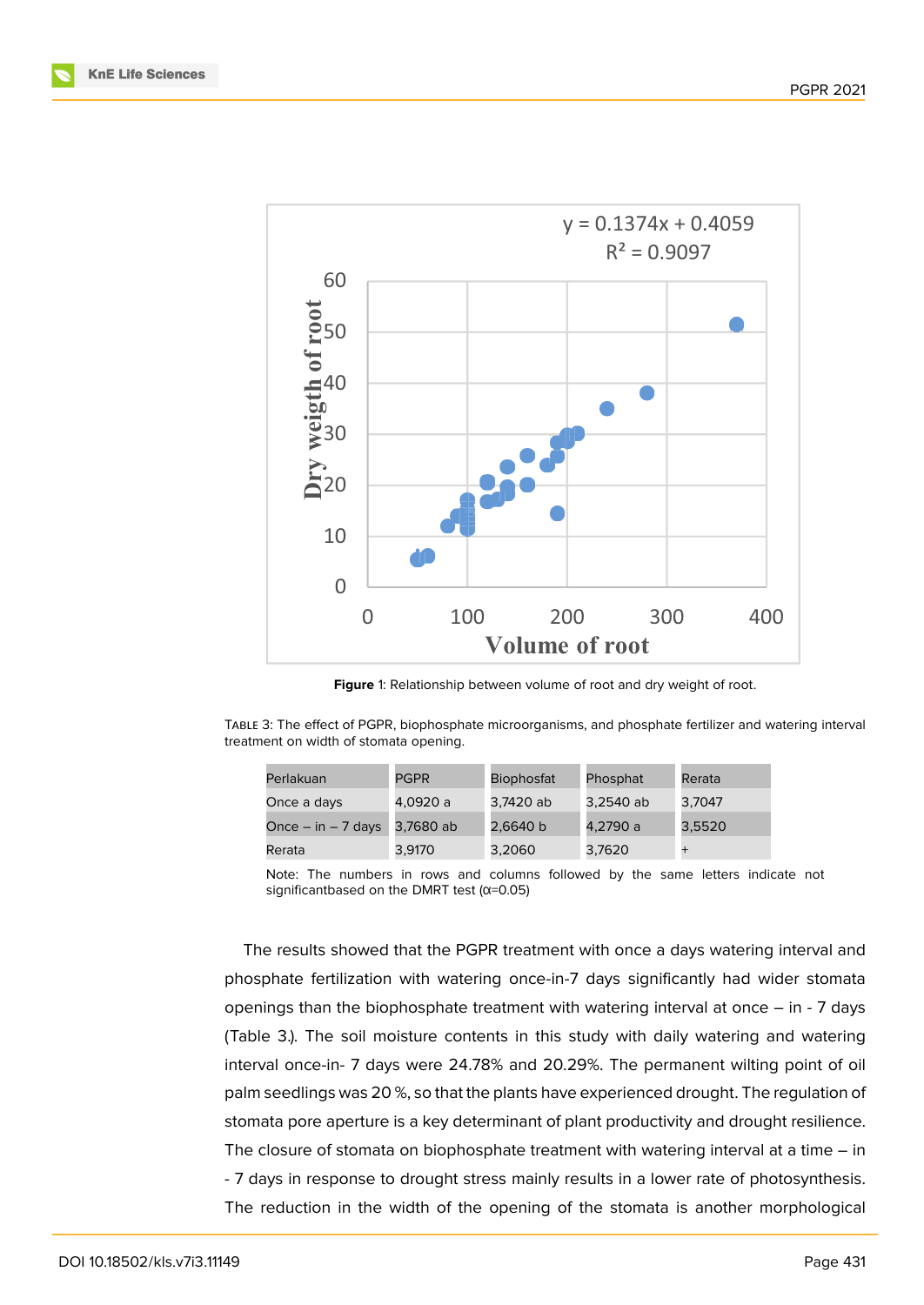

<span id="page-5-0"></span>**Figure** 2: Relationship between dry weight and root shoot ratio .

change in response to the stress of dryness, [10]. Reducing transpiration by stomata closure is a good way for plants to survive under drought, however closure of stomata will reduce the rate of photosynthesis.

## **4. Conclusion**

The application of PGPR, biophosphate microorganisms, and phosphate fertilization had no significant effect on seedling height, number of plant leaves, leaf area, leaf chlorophyll content, plant dry weight, root volume, root dry weight, plant dry weight. shoots, stem diameter, number of stomata, and plant root-shoot ratio. Watering intervals every seven days resulted in a decrease in root volume, root dry weight, and rootshoot ratio of oil palm seedlings. The PGPR treatment with a daily watering interval and phosphate fertilization with a once-in-seven-day watering expanded the breadth of stomata openings considerably.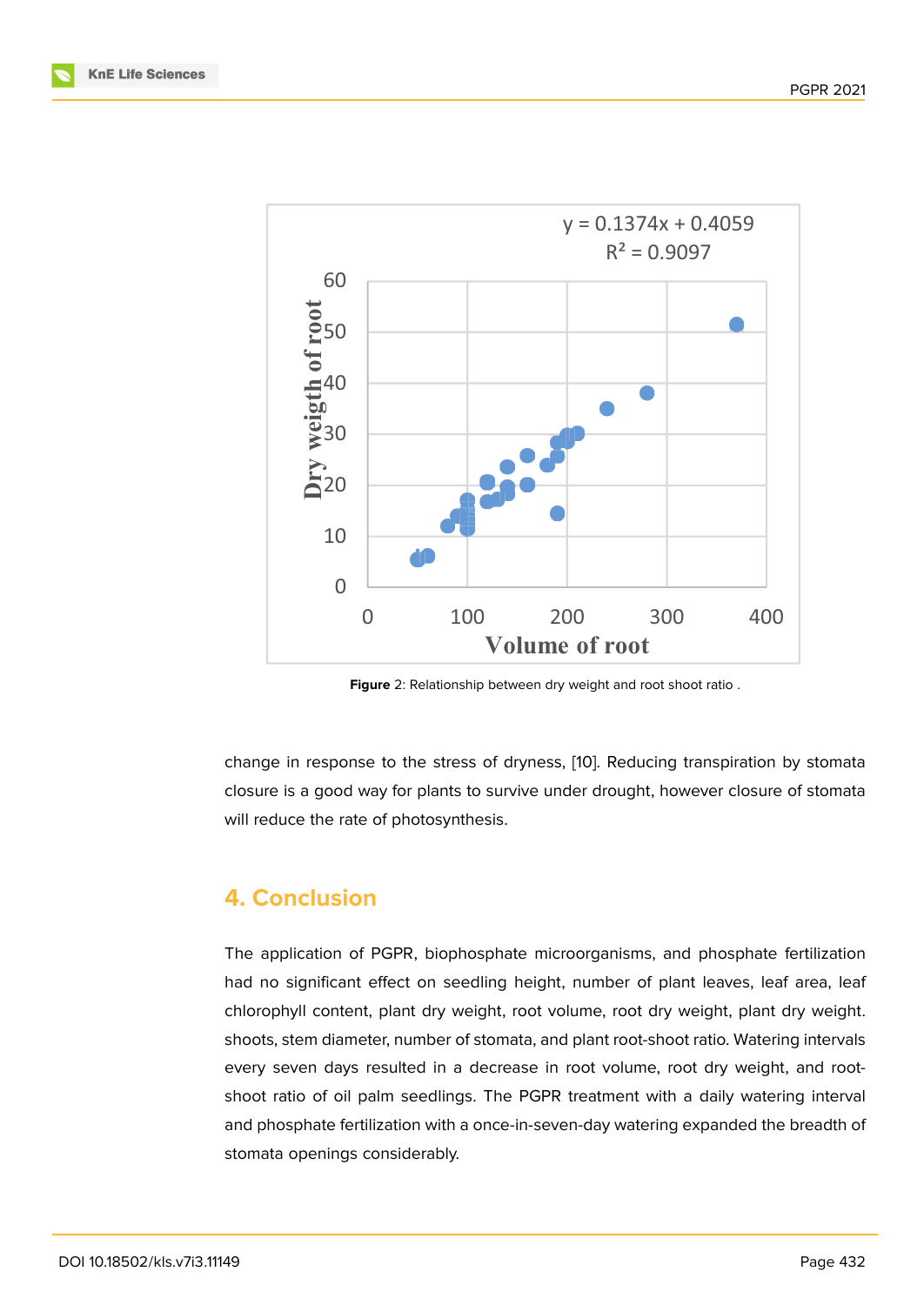

### **References**

- [1] Wang L, Lee M, Ye B, Yue GH. Genes, pathways and networks responding to drought stress in oil palm roots. Scientific Reports. 2020;10(1):1–13. https://doi.org/10.1038/s41598-020-78297-z
- <span id="page-6-0"></span>[2] Kenneth OC, Nwadibe EC, Kalu AU, Unah UV. Plant growth promoting rhizobacteria (PGPR): A novel agent for sustainable food production. American Journal of Agricultural & Biological Sciences. 2019;14(1):35–54. https://doi.org/10.3844/ajabssp.2019.35.54
- <span id="page-6-1"></span>[3] Zakry FAA, Shamsuddin ZH, Khairuddin AR, Zin ZZ, Anuar AR. Inoculation of *Bacillus sphaericus* UPMB-10 to young oil palm and measurement of its uptake of fixed nitrogen using the 15n isotope dilution technique. Microbes Environments. 2012;27(3):257–262. https://doi.org/10.1264/jsme2.ME11309
- <span id="page-6-2"></span>[4] Jochum MD, McWilliams KL, Borrego EJ, Kolomiets MV, Niu G, Pierson EA, Jo YK. Bioprospecting plant growth-promoting rhizobacteria that mitigate drought stress in grasses. Frontiers in Microbiology. 2019;10(Sep):1–9. https://doi.org/10.3389/fmicb.2019.02106
- [5] Yafizham, Abubakar M. Effect of bio-phosphate on increasing the phosphorus availability, the growth and the yield of lowland rice in ultisol. Journal of Tropical Soils.2010 ;15 : 133–138. https://doi.org/10.5400/jts.2010.15.2.133
- <span id="page-6-3"></span>[6] Zhu Y, Wang Z, Wang J, Wang Z, Zhou J. Plant growth-promoting rhizobacteria improve shoot morphology and photosynthesis in dryland spring wheat. WIT Transactions on Built Environment. 2014;145(Dec):343–350. https://doi.org/10.2495/ICBEEE20130431
- <span id="page-6-4"></span>[7] Backer R, Rokem JS, Ilangumaran G et al. Plant growth-promoting rhizobacteria: Context, mechanisms of action, and roadmap to commercialization of biostimulants for sustainable agriculture. Frontiers in Plant Science. 2018;871(Oct):1–17. https://doi.org/10.3389/fpls.2018.01473
- <span id="page-6-5"></span>[8] Khajeeyan R, Salehi A, Dehnavi MM, Farajee H, Kohanmoo MA. Growth parameters, water productivity and aloin content of aloe vera affected by mycorrhiza and PGPR application under different irrigation regimes. South African Journal of Botany. 2021. https://doi.org/10.1016/j.sajb.2021.02.026
- [9] Cha-um S, Yamada N, Takabe T, Kirdmanee C. Physiological features and growth characters of oil palm (*Elaeis guineensis jacq*.) in response to reduced water-deficit and rewatering. Australian Journal of Crop Science. 2013;7(3):432–439.